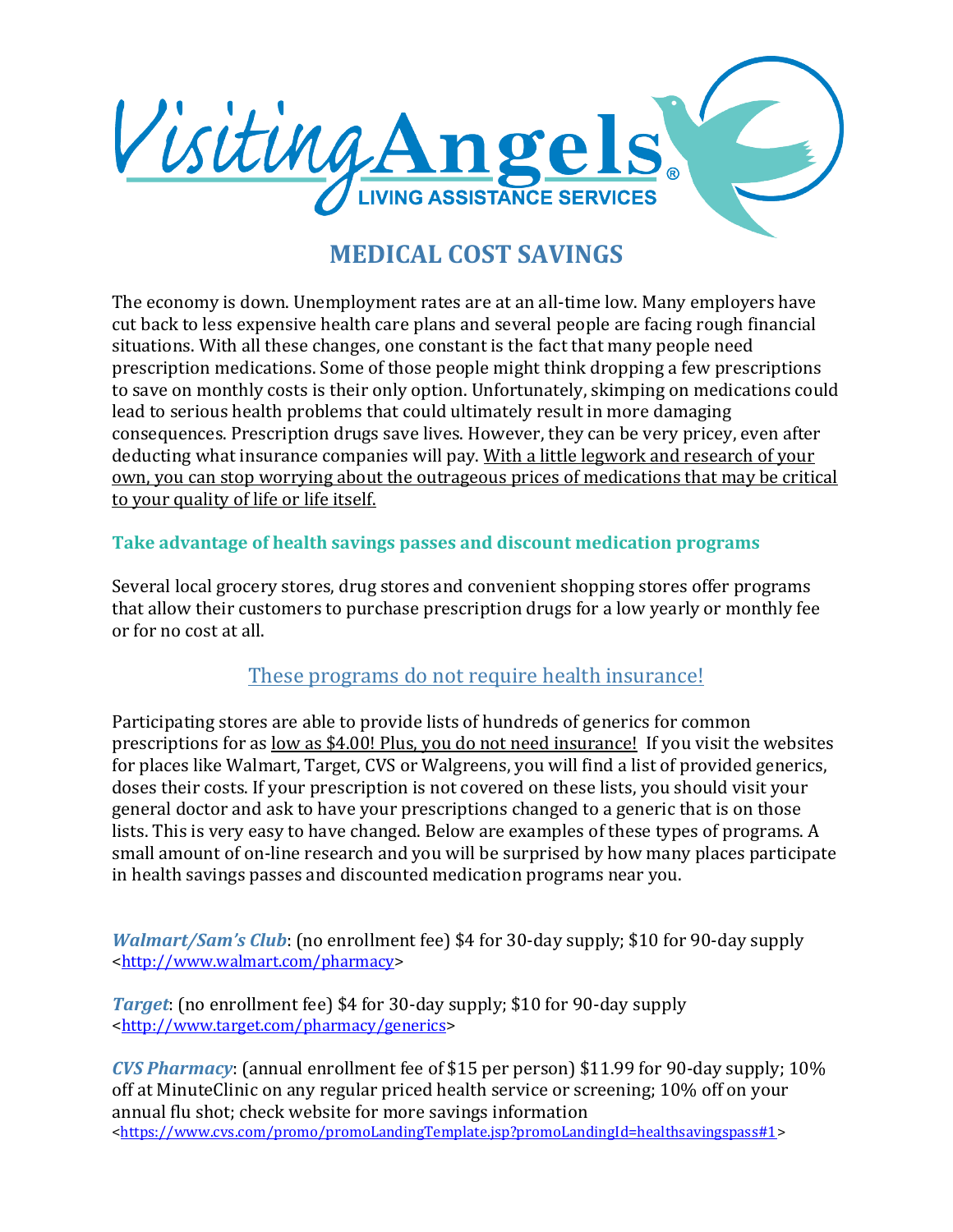*Walgreens*: (annual enrollment fee of \$20 per individual or \$35 for entire family which includes spouse, dependents under the age of 23 and pets) \$12 for 90-day supply [<http://www.walgreens.com/pharmacy/psc/psc\\_overview\\_page.jsp>](http://www.walgreens.com/pharmacy/psc/psc_overview_page.jsp)

*ShopRite*: (no enrollment fee) \$3.99 for 30-day supply; \$9.99 for 90-day supply [<http://www.shoprite.com/in-our-store/pharmacy/>](http://www.shoprite.com/in-our-store/pharmacy/)

*RiteAid*: (no enrollment fee; must sign up for Rx Savings Card) \$8.99 for 30-day supply; \$15.99 for 90-day supply [http://www.riteaid.com/pharmacy/rx\\_savings.jsf](http://www.riteaid.com/pharmacy/rx_savings.jsf)

*Kmart*: (annual enrollment fee of \$10 for individuals and \$10 for households – when you join, the \$10 fee will be added to the price of your first prescription) \$5 for 30-day supply; \$10 for 90-day supply; 5% to 20% savings on all brand name medications; 5% to 35% savings on all other generic medications [<http://www.kmart.com/kmart-pharmacy-savings-club>](http://www.kmart.com/kmart-pharmacy-savings-club)

*Kroger*: (no enrollment fee) \$4 for 30-day supply; \$10 for 90-day supply [<http://www.kroger.com/pharmacy/generics/Pages/default.aspx>](http://www.kroger.com/pharmacy/generics/Pages/default.aspx)

*Costco*: (is open to Costco members, their dependents and pet meds; no enrollment fee) provides a discount on all branded and generic prescription medications; estimated savings between 2% and 40% off [<http://www2.costco.com/Service/FeaturePage.aspx?ProductNo=11772015>](http://www2.costco.com/Service/FeaturePage.aspx?ProductNo=11772015)

## **Ask your doctor for samples**

Some of the benefits of talking to your doctor about needing to cutback on medical costs is that your doctor may be able to provide samples for prescriptions you need. Pharmaceutical marketing representatives visit many doctor offices daily with samples so make sure to ask if your doctor has any samples when being prescribed a medication.

# **Splitting pills**

Another option for lowering your medication costs is to order your prescriptions in double the dosage amount (Ex: 25mg to 50mg) and split the pills in half for daily use, because different strengths of a medicine are sometimes about the same in price. For example, ordering a 90-day supply of one medication at 300mg instead of the prescribed 150mg will actually provide a six-month supply of that medication when cutting your pills in half. Splitting pills, for many medications, is perfectly safe, but splitting certain types of pills, like capsules or timed-release medications is not always a secure option. Before splitting your pills, you should consider your options by talking to your doctor. Some important questions to ask are:

- Can my medicine safely be cut in half?
- Does my medicine come in a strength that is two times the dose I take?
- $\mathbb D$  How much money will I save by buying the larger pills and splitting them in half?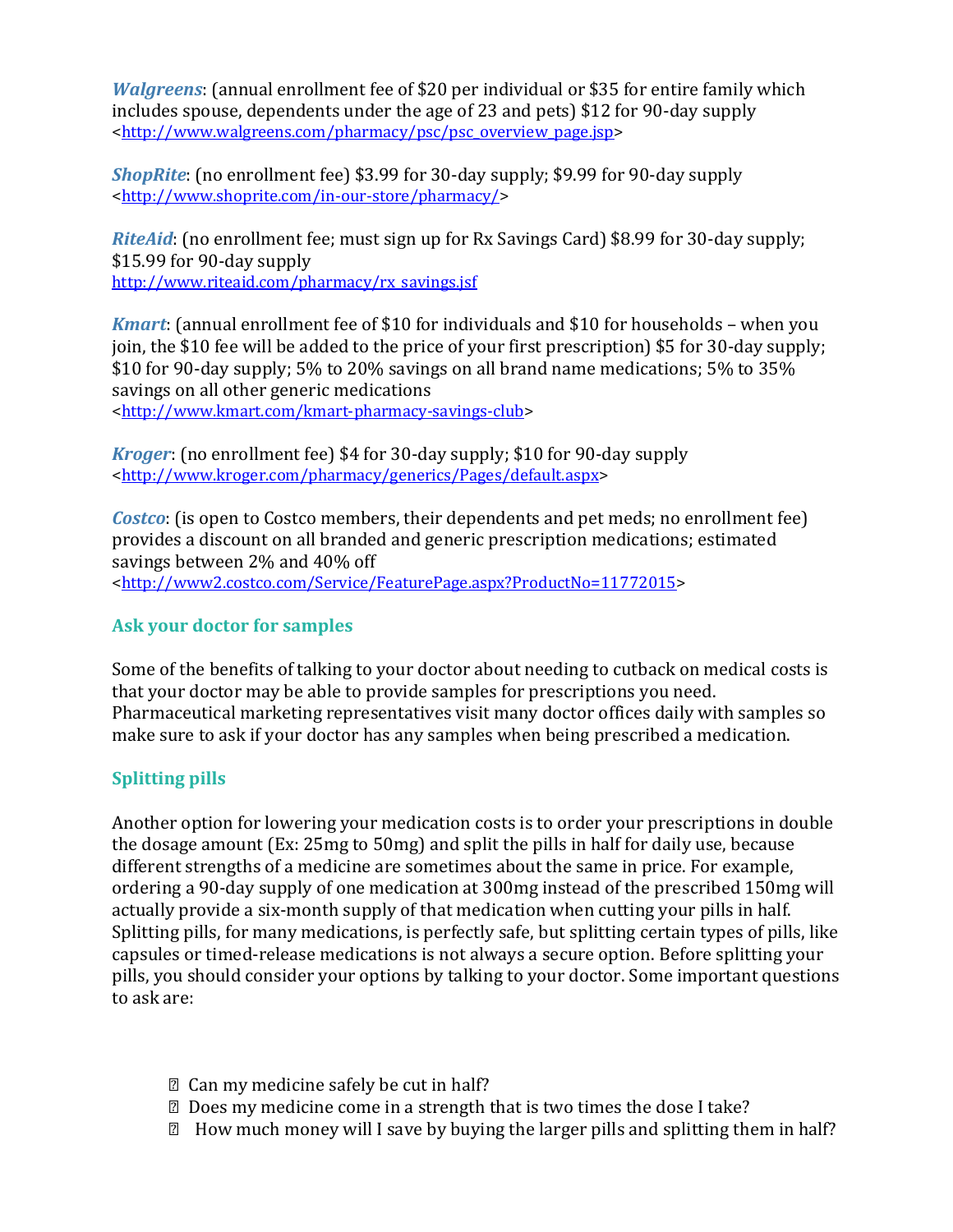If you are going to cut your pills, the safest and most accurate way is to use a pill splitter. This will ensure the cut is even and helps prevent the pill from breaking or crumbling. Do not use a knife, which will most likely result in cutting uneven halves. Pill splitters cost about \$5.00 and can be bought at your pharmacy. The best pills to split are those that are not oddly shaped and those that have a grooved line on them where they break most easily called a score. Another tip to keep in mind is that you should not split your pills in advance unless your doctor or pharmacist has told you doing so would be fine. Some pills may deteriorate when exposed to air and moisture for long periods of time after being split. Again, before splitting your pills, talk to your doctor or pharmacist first.

### **Contact pharmaceutical companies**

Since pharmaceutical companies are so profitable, many of them have charity programs to help low-income people receive prescriptions at a lowered price. You can get this contact information from the pharmacist and possibly your doctor's office. Special reduced and free prescription drug programs are available, but you need to do the research and apply in order to see if you can start saving on your prescriptions. Don't be afraid to call the pharmaceutical company and say you can't afford their medication and do you have any options.

## **Ask your doctor office about discount programs**

Many doctor's offices can provide you with the information and the paperwork to complete in order to find out if you qualify for certain medical programs for the uninsured. Many non-profit agencies provide services needed among those who cannot afford health insurance and medication. The offices should also have information on how to afford your medications. You never know what could be available to you, and it doesn't hurt to ask. Be upfront with your doctor about your financial situation – tell your doctor if you can't afford the drugs he or she is providing. There are options.

### **Research and be smart**

Many websites for organizations like Partnership for Prescription Assistance offer savings cards, patient assistance programs and information on Medicare and Medicaid. The PPA helps qualifying patients without prescription drug coverage get the medicines they need for free or nearly free.

[<http://www.pparx.org/en/about\\_us>](http://www.pparx.org/en/about_us)

Other websites for DestinationRx or GoodRx can help you compare prices of prescription medications between 70,000 plus pharmacies. DestinationRx will also provide comparisons between Medicare plans.

Look for departments of managed health care for your state online. Many places like these offer multiple resources for health care plans and help for the uninsured. Researching terms like 'resources for uninsured (in your state)' can prove to be extremely helpful.

Something to remember is to stay up-to-date on information about scams. You should always be wary of individuals or groups and websites or emails that request personal information, donations or a fee for services up front. You would be paying for information